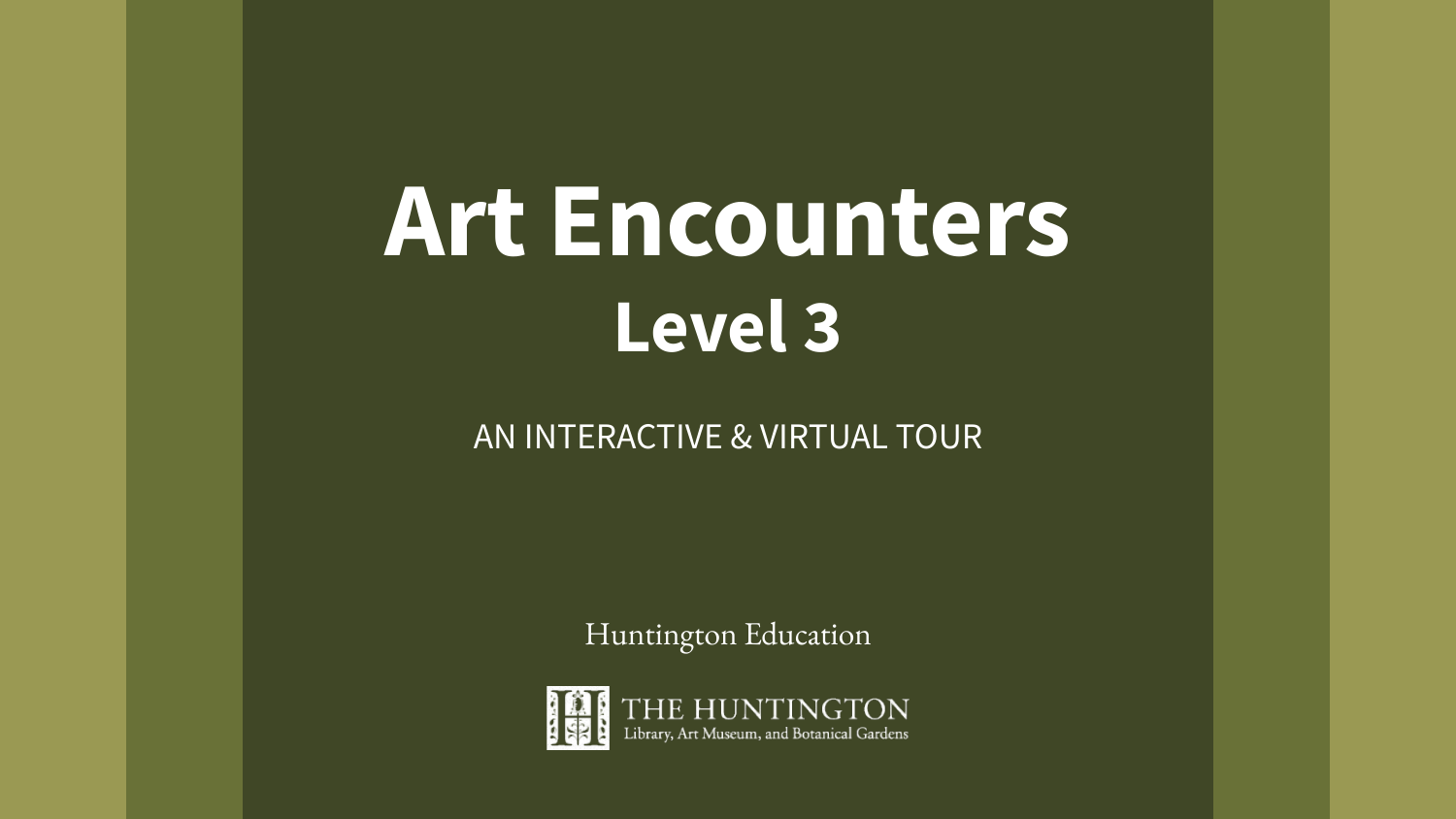### **Welcome to the Art Encounters Level 3 virtual tour!**

Each slide features an artwork with questions, activities, and links to additional information.

Henry and Arabella Huntington loved to collect art, books, and plants. What do you like to collect? Video games? Posters? Sports memorabilia?

In this interactive journey, we dive further into the art collection.

**[Let's go exploring!](#page-2-0)**

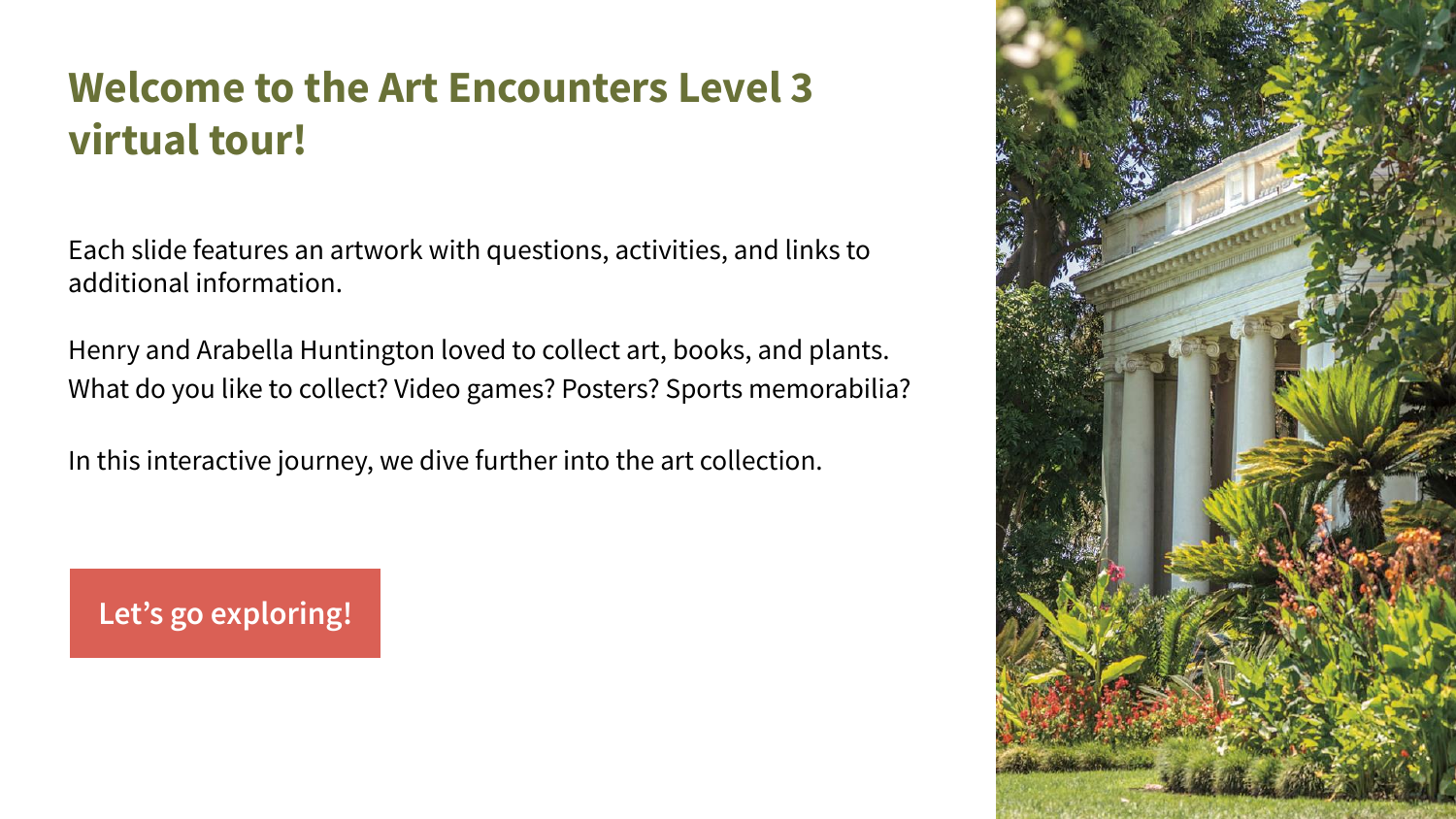### **Art Vocabulary**

Click on a vocabulary word to start your tour! Each word relates to a type of work of art at The Huntington.

<span id="page-2-0"></span>

**[Once you have explored all six cards, click here!](#page-9-0)**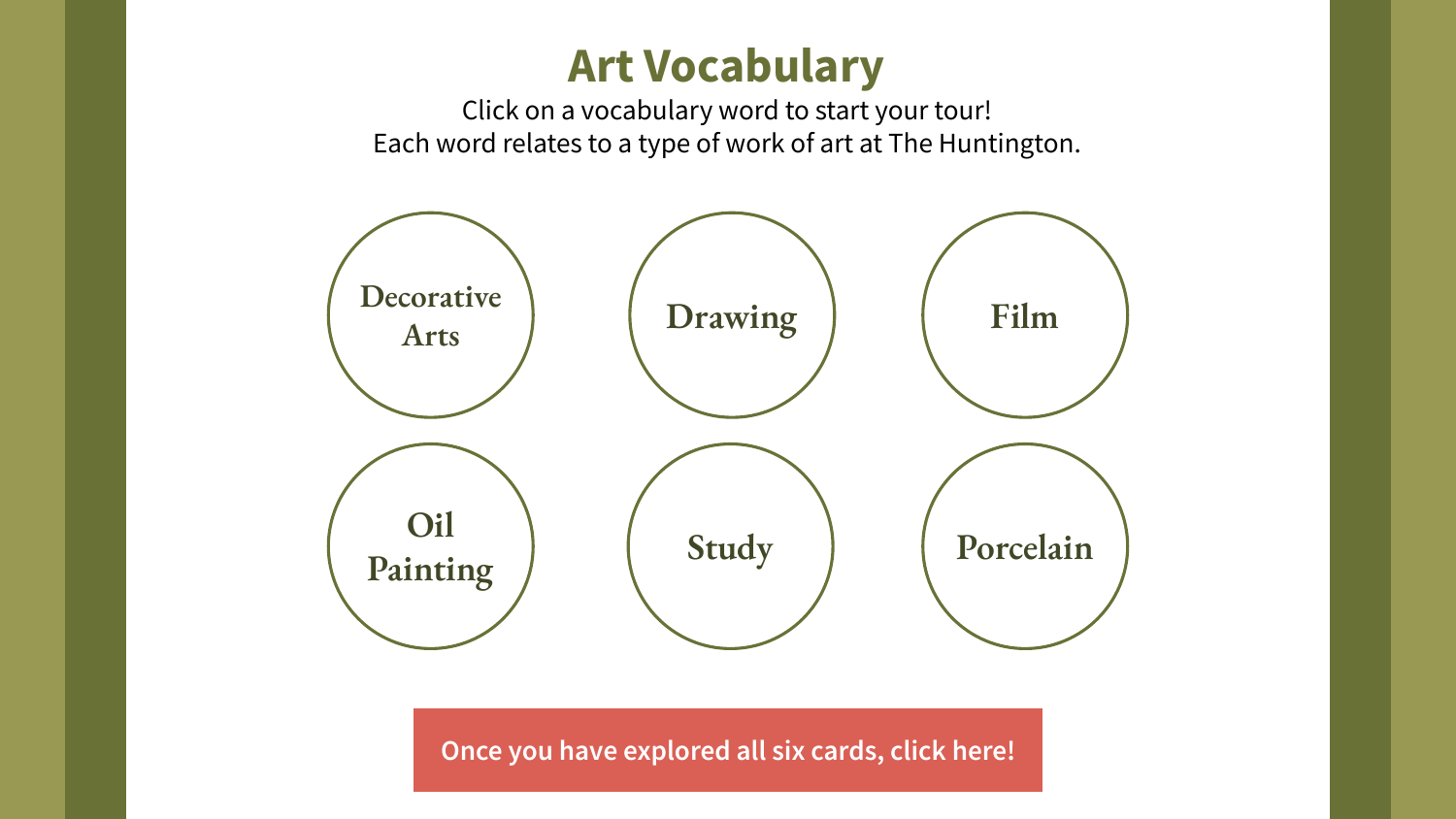### <span id="page-3-0"></span>**Drawing**

A work of art created with a pen, pencil, or writing instrument

- Do you doodle in the margins of your notebook? Or maybe you practice drawing or writing in different fonts or styles? If so, do you use a pen or a pencil?
- This artwork was created by the artist A.H. Weir using an everyday object, a black pen.
- What do you think of Weir's use of a pen for this drawing? Do you agree with his decision to use this artistic medium?
- Why do you think A.H. Weir chose to draw the woman's hair as a giant spider? What do you think inspired him to make this drawing?

#### **Activity**

Create your own drawing inspired by A.H. Weir. Think of a person, real or imagined, and incorporate an animal, plant, or even an emoji into your design. What did you choose? Why?

#### **Click on these links to explore more**

[Zoom in for a closer look at the drawing](https://emuseum.huntington.org/objects/5190/lady-with-coiffure-in-form-of-spider?ctx=040de85fd7a50dd298f4cd39b87d16e90ae4caf4&idx=0) [See other drawings by A.H. Weir](https://emuseum.huntington.org/people/1201/a-h-weir/objects)



A.H. Weir, *Lady with Coiffure in Form of Spider,* 1860, pen. The Huntington Library, Art Museum, and Botanical Gardens.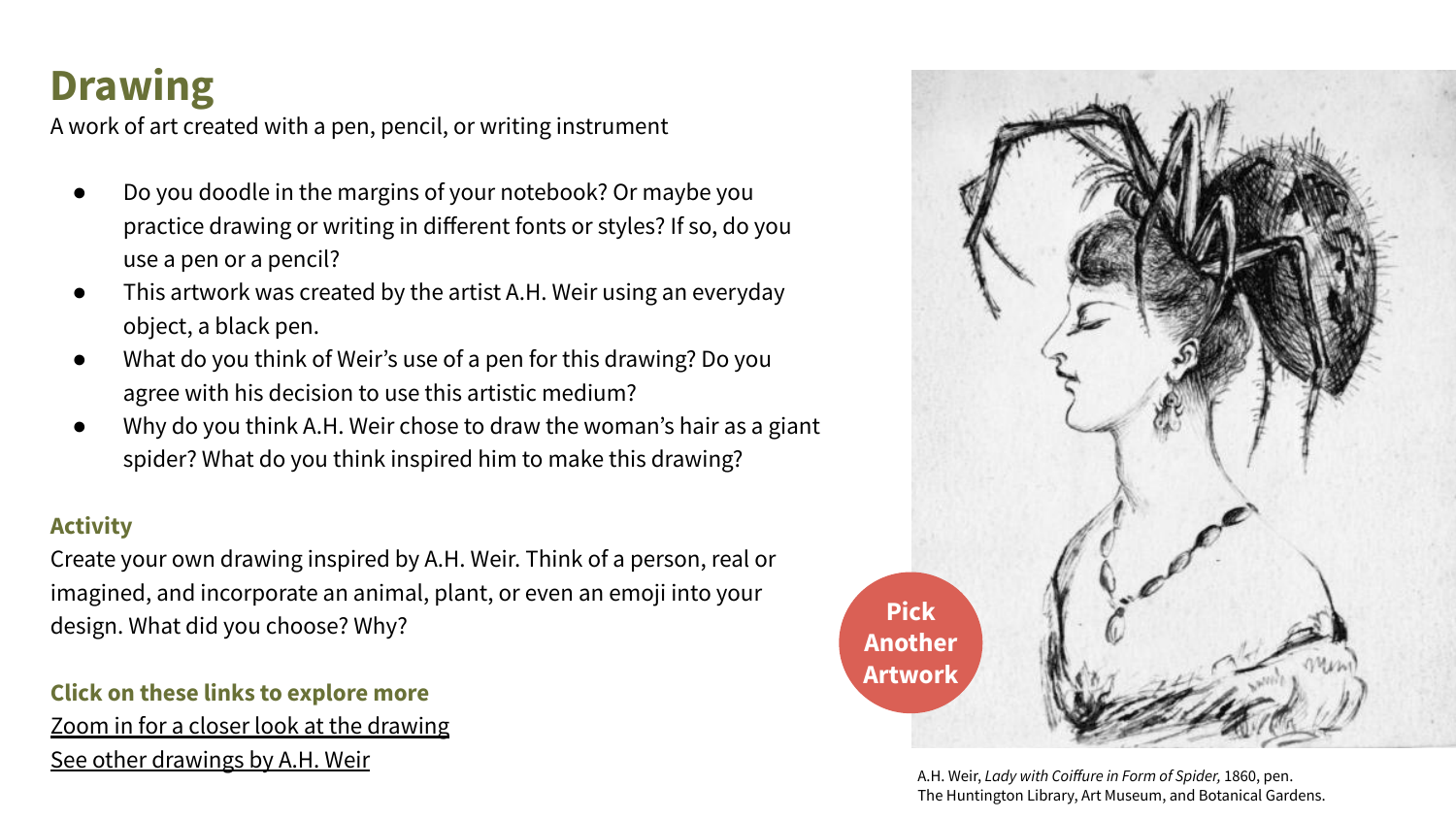### <span id="page-4-0"></span>**Study**

A preliminary drawing or painting

- Walt Kuhn was a New York based artist who primarily painted portraits of circus performers.
- The man depicted in these two artworks is Vittorio Falconi. He was a trapeze artist who performed aerial stunts. He is painted in his show costume.
- Look closely at both images. What elements did Kuhn keep in both works? What changes did he make from the study to the final version?
- Kuhn was particularly proud of his final depiction of *Top Man* and considered the work to be his "best to date." What do you think Vittorio Falconi thought of how he was portrayed?

#### **Activity**

Who was Vittorio Falconi? Did he like performing? Did he visit the circus growing up? Did he want his portrait painted? Write a short story about the *Top Man.* 

**Click on these links to explore more** [Zoom in to the study](https://emuseum.huntington.org/objects/35759/top-man-study?ctx=26aeb9375b3082aa0e3429d01663ceeff534358c&idx=2) [Zoom in to the final artwork](https://emuseum.huntington.org/objects/5161/top-man?ctx=26aeb9375b3082aa0e3429d01663ceeff534358c&idx=4)

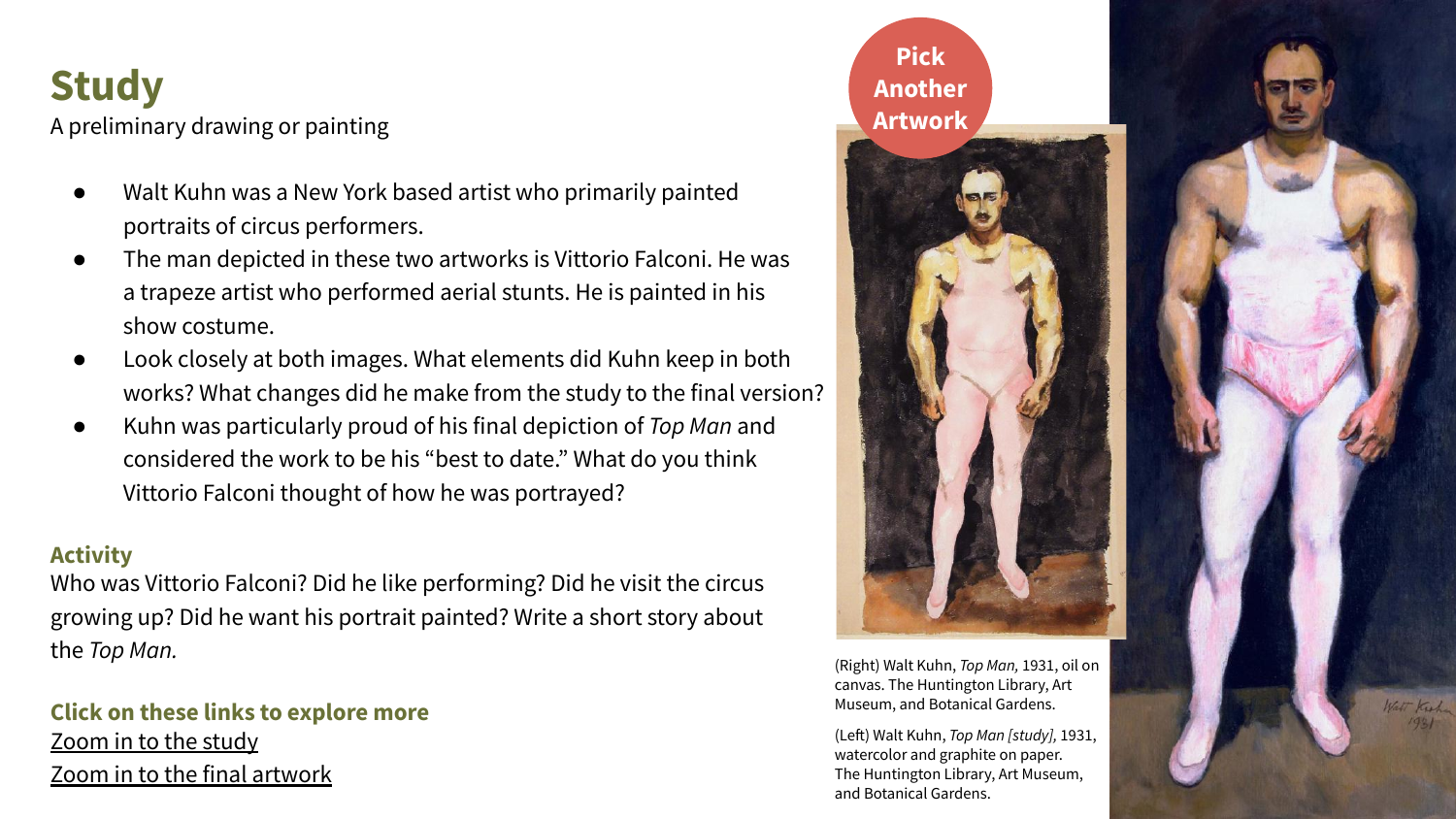## <span id="page-5-0"></span>**Oil Painting**

A type of paint (created by combining pigment and oil) applied to a canvas

- Agnes Pelton was a California painter based in Cathedral City, near Palm Springs. She was a founding member of the Transcendental Painting Group, which sought to create non-objective art. Click here to view the group's [statement of purpose](https://www.aaa.si.edu/collections/items/detail/transcendental-painting-group-statement-purpose-17590) in the Smithsonian's archives.
- Pelton sought to create art that emphasized the connectedness of the universe. She believed art was a way to connect spiritually to the surrounding world. What artistic elements do you think she used to try and achieve this goal?
- The flower depicted in this oil painting is a passion flower (*Passiflora*). [View a Passion Flower](https://huntingtonbg.maps.arcgis.com/apps/Shortlist/index.html?appid=87a80728e7c44639bf5f9f34a1db9a67) growing at The Huntington (click on June, 56). Notice the similarities and differences between the real flower and Pelton's version.

#### **Activity**

Pelton grew up learning music and played the piano. Music often played a role in her art and she would incorporate musical harmonies in her sketchbooks. Write a chorus for a song or musical lyrics inspired by this oil painting. Think about Pelton's desire to illustrate harmony between nature and spirituality when you write.

#### **Click on these links to explore more** [Zoom in for a closer look at the painting](https://emuseum.huntington.org/objects/56575/passion-flower?ctx=b3e9197815ec922bc1383d2e22d90d989aa540f0&idx=0) [Learn more about Agnes Pelton](https://www.huntington.org/frontiers/2017-fall-winter/floriform)

**Pick [Another](#page-2-0)  Artwork**

Agnes Pelton, *Passion Flower*, ca. 1945, oil on canvas. The Huntington Library, Art Museum, and Botanical Gardens.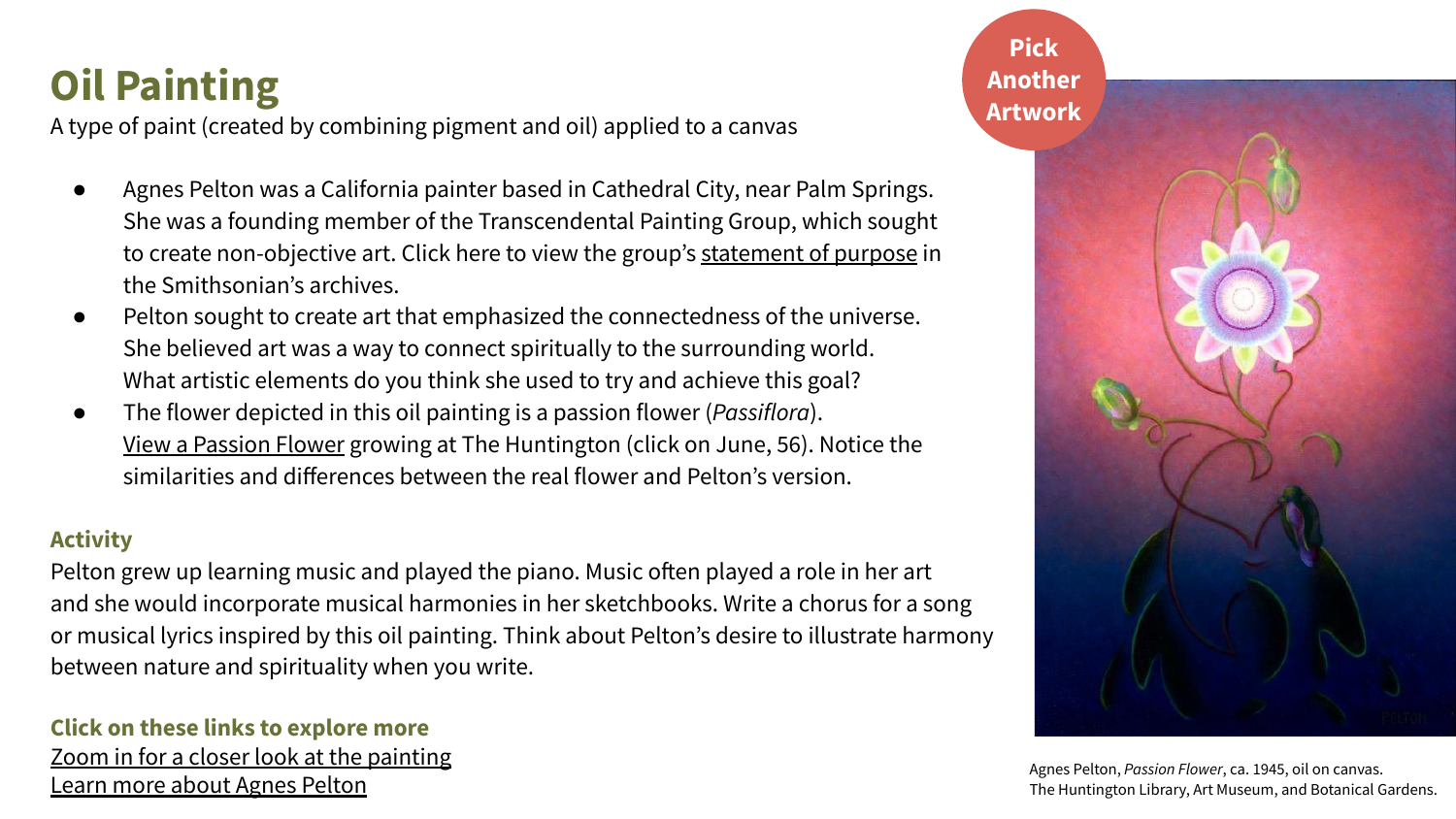### <span id="page-6-0"></span>**Porcelain**

White clay that has been fired at a very high temperature

- Look closely at the *Tea Jar*. What catches your eye? The colors? The shape? The landscape?
- Who do you think the two figures are? Are they famous? Imaginary? Symbolic? What makes you think that? Why are they illustrated on a *Tea Jar*?
- Porcelain was invented during the Tang Dynasty (618–907) in China. In the 18th century, porcelain from China, such as this jar, became very popular in the United States. Porcelain became a big export for China and was shipped throughout Europe and the United States. You can read more about this in an essay published by the Metropolitan Museum of Art [here](https://www.metmuseum.org/toah/hd/ewpor/hd_ewpor.htm).
- Who do you think purchased this object? Where do you think they stored the jar?

#### **Activity**

Sketch your own design for a porcelain tea jar. Think about the size, shape, and lid for the jar. Will your jar show an illustrated scene like this one, or will it showcase an abstract design or pattern? If you like tea, what type of loose leaf tea do you imagine you would store in this jar?

#### **Click on these links to explore more** [Zoom in for a closer look at the jar](https://emuseum.huntington.org/objects/54208/tea-jar?ctx=536d6e42fac93d1311b6b2cbbdecb35f3752f3ea&idx=0) [View the rest of the tea set](https://emuseum.huntington.org/objects/54205/chinese-export-porcelain-tea-service)

![](_page_6_Picture_9.jpeg)

Unknown, *Tea Jar,* Chinese, ca. 1800, porcelain. The Huntington Library, Art Museum, and Botanical Gardens.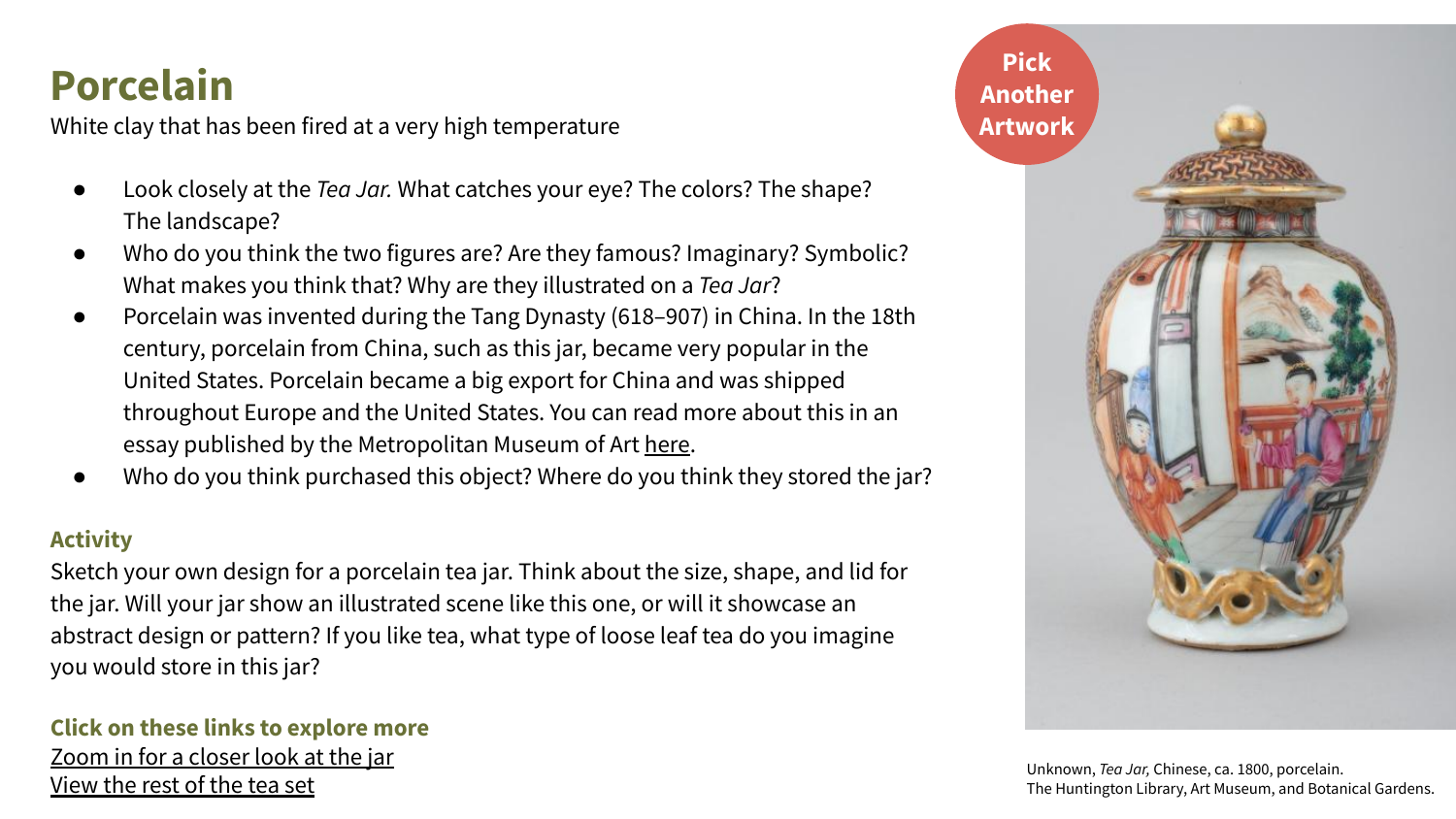### <span id="page-7-0"></span>**Decorative Arts**

Ornate and decorative everyday objects such as furniture, textile, and glass

- What comes to mind when you think of art? Paintings? Sculptures? Installations? What about furniture, fabric, or wallpaper designs?
- William Morris was a designer whose textile and wallpaper patterns became very well known in the 19th century. The *Strawberry Thief* pattern was very popular. This printed fabric was created using an indigo dye.
- Where do you think this textile would have been originally located? Maybe hanging on a wall as art or a fabric used to cover a chair or piece of furniture?
- His home, Kelmscott Manor, was one of his sources of inspirations for his designs. [Click here](https://www.historichouses.org/house/kelmscott-manor/visit/) to view his house.

#### **Activity**

Sketch your own fabric design. What inspired your pattern? What colors will you use? Is your fabric intended to be used to cover a chair, or a sofa, or will it be turned into wallpaper?

#### **Click on these links to explore more**

Zoom in to *[Strawberry Thief](https://emuseum.huntington.org/objects/16391/strawberry-thief?ctx=a7f0f8ac2de576120c52ed8b9ef1fbc732cb8250&idx=0)* [Explore other works by Morris and Company](https://emuseum.huntington.org/collections/287/william-morris-collection/objects) [Sustainable Luxury](https://www.huntington.org/verso/2018/08/sustainable-luxury) **William Morris, Strawberry Thief, ca. 1883**, block printed cotton.

![](_page_7_Picture_10.jpeg)

![](_page_7_Picture_11.jpeg)

The Huntington Library, Art Museum, and Botanical Gardens.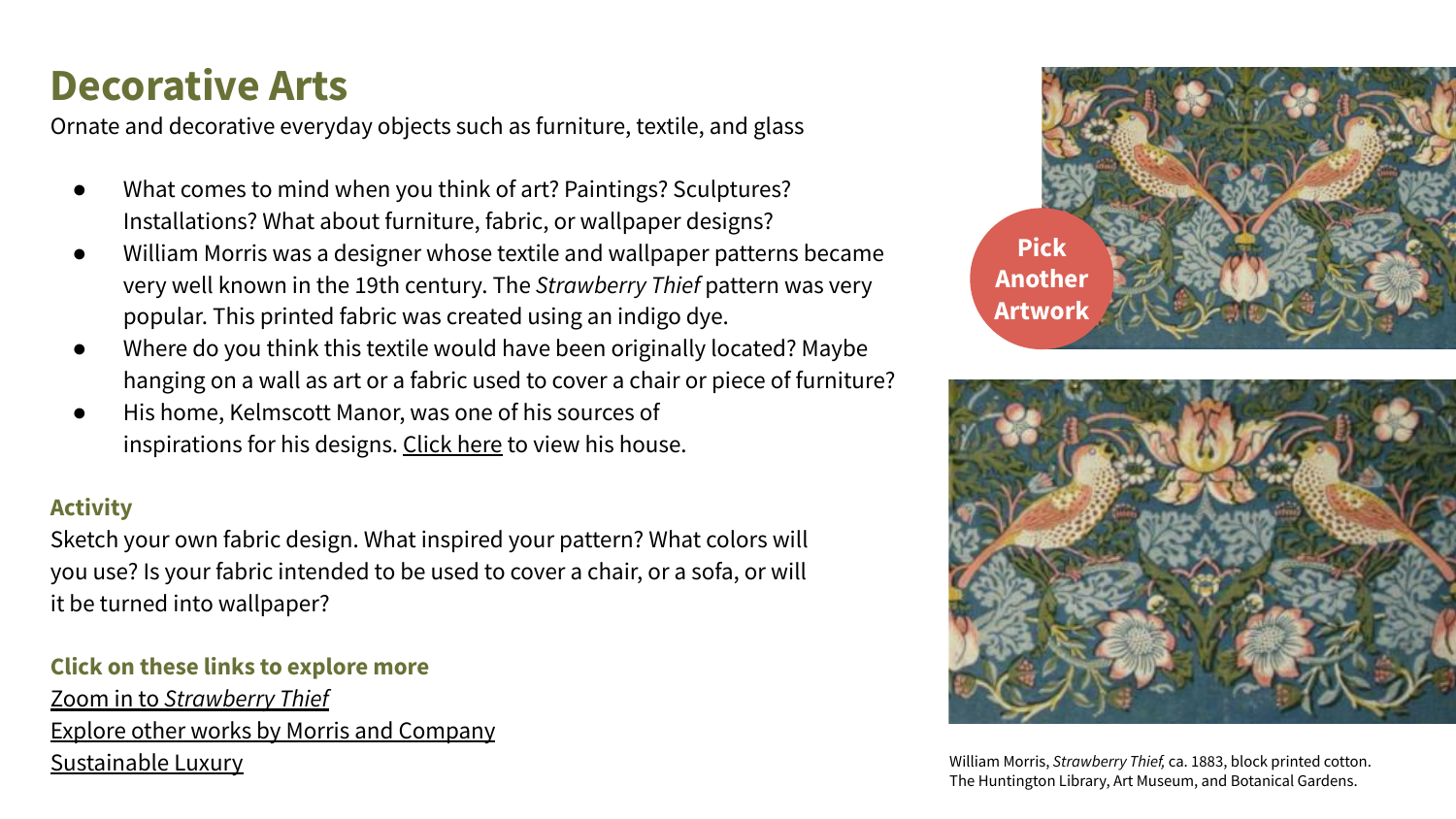### <span id="page-8-0"></span>**Film**

Recorded moving images edited together

- Look at this video still. What do you see? What do you think of the poses and positions of the dancers? What about their costumes?
- This 9 1/2 minute video was created by Carolina Caycedo. Dancers moved across The Huntington's gardens, down the stairs of the Huntington Art Gallery, and through the library. Caycedo sought to juxtapose The Huntington with Afro-Latinx and Indigenous spiritual practices and dance.
- **[Explore other video stills.](https://www.huntington.org/news/carolina-caycedo-video-on-view-huntington)** Why do you think Caycedo chose those specific locations for the film?

#### **Activity**

Pick a [place at The Huntington](https://www.huntington.org/map-of-grounds) where you would like to showcase a cultural tradition that is important to you. How does the space speak to your tradition? Does your tradition and the space contrast with or complement each other? Will you incorporate dance, art, music, or theater? Outline or sketch your idea.

#### **Click on these links to explore more**

[Zoom in to the video still](https://emuseum.huntington.org/objects/58046/aparicionesapparitions?ctx=df7d0f5cd06b7c9b5b9dd49beba363d4c7cf08d2&idx=0) [Listen Carolina Caycedo discuss this work](https://www.youtube.com/watch?v=_tB6QkWBE1k&t=10s) [The Vincent Price Art Museum co-owns the film](http://vincentpriceartmuseum.org/)

![](_page_8_Picture_9.jpeg)

Carolina Caycedo, *Apariciones/Apparitions,* 2018, 1 channel HD video, sound, and color; video in h264 and Mp4.

Jointly owned by The Huntington Library, Art Museum, and Botanical Gardens and the Vincent Price Art Museum Foundation. © Carolina Caycedo.